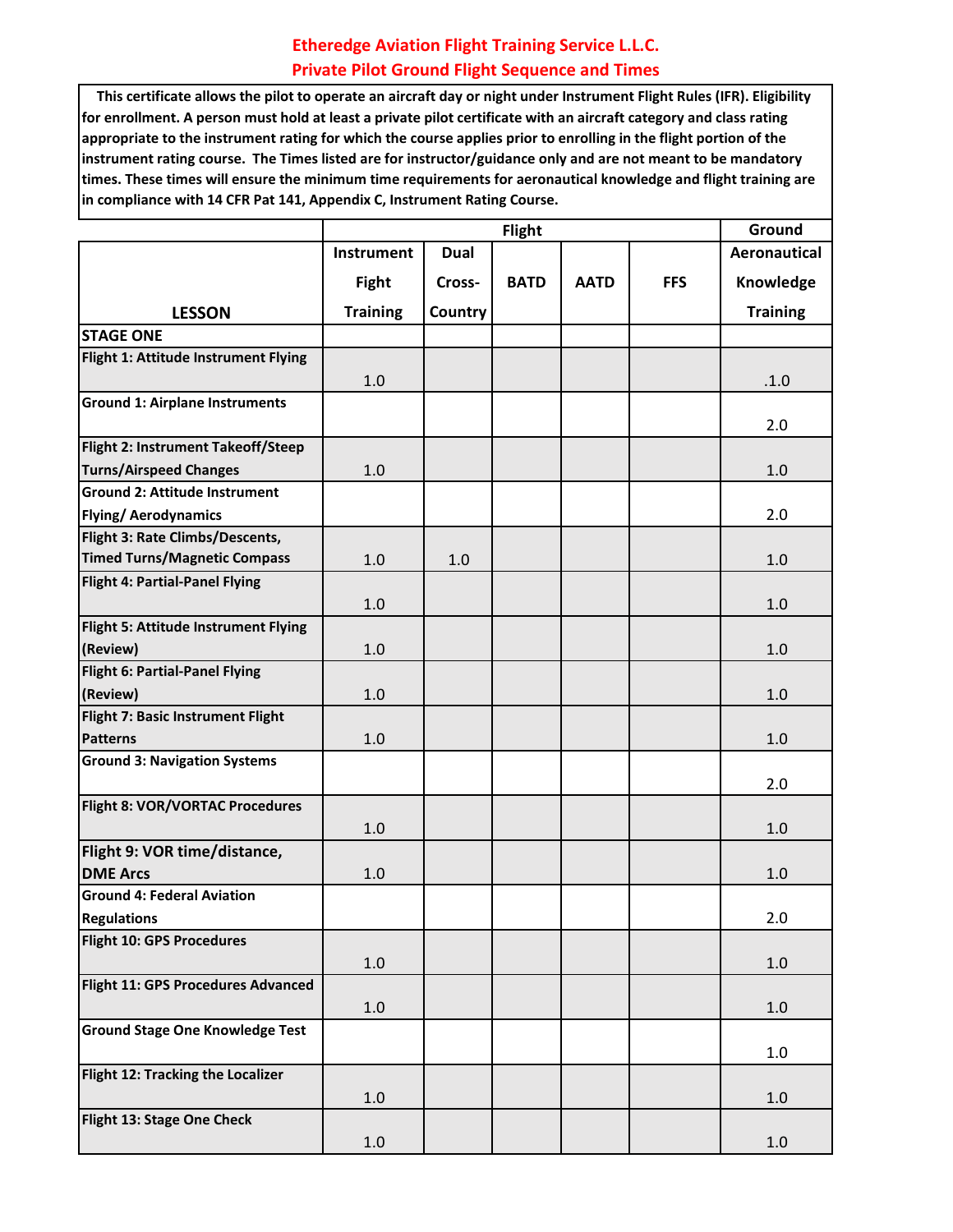## **Etheredge Aviation Flight Training Service L.L.C. Private Pilot Ground Flight Sequence and Times**

| <b>STAGE TWO</b>                                       |         |     |  |         |
|--------------------------------------------------------|---------|-----|--|---------|
| <b>Ground 5: Airport/ATC/Airspace</b>                  |         |     |  |         |
|                                                        |         |     |  | 2.5     |
| <b>Ground 6: Holding and Instrument</b>                |         |     |  |         |
| <b>Approaches</b>                                      |         |     |  | 3.0     |
| Flight 14: VOR Holding                                 |         |     |  |         |
|                                                        | 1.0     |     |  | 1.0     |
| Flight 15: GPS Holding                                 |         |     |  |         |
|                                                        | 1.0     |     |  | 1.0     |
| Flight 16: Localizer Holding                           |         |     |  |         |
|                                                        | 1.0     |     |  | 1.0     |
| Flight 17: DME and Intersection                        | 1.0     |     |  | 1.0     |
| <b>Holding</b><br><b>Ground 7: Aeromedical Factors</b> |         |     |  |         |
|                                                        |         |     |  | 1.5     |
| Flight 18: VOR Instrument Approach                     |         |     |  |         |
|                                                        | 1.0     |     |  | 1.0     |
| Flight 19: GPS Instrument                              |         |     |  |         |
| <b>Approaches</b>                                      | 1.0     |     |  | 1.0     |
| Flight 20: Localizer Instrument                        |         |     |  |         |
| Approach                                               | 1.0     |     |  | 1.0     |
| Flight 21: ILS Instrument Approach                     |         |     |  |         |
|                                                        | 1.0     |     |  | 1.0     |
| Flight 22: Instrument Approaches                       |         |     |  |         |
| (Review)                                               | 1.5     |     |  | 1.0     |
| <b>Ground Stage Two Knowledge</b>                      |         |     |  |         |
| <b>Test</b>                                            |         |     |  | 1.0     |
| Flight 23: Stage Two Check                             |         |     |  |         |
| <b>STAGE THREE</b>                                     | 1.0     |     |  | 1.0     |
| <b>Ground 8: Aviation Weather</b>                      |         |     |  |         |
|                                                        |         |     |  | 2.5     |
| <b>Ground 9: Aviation Weather Services</b>             |         |     |  |         |
|                                                        |         |     |  | 3.0     |
| Flight 24: Cross-Country and                           |         |     |  |         |
| <b>Emergency Procedures</b>                            | 2.0     | 2.0 |  | 1.0     |
| <b>Ground 10: IFR En Route</b>                         |         |     |  |         |
|                                                        |         |     |  | 2.0     |
| <b>Flight 25: Cross-Country Procedures</b>             |         |     |  |         |
|                                                        | 2.0     | 2.0 |  | $1.0\,$ |
| <b>Ground 11: IFR Flights</b>                          |         |     |  |         |
|                                                        |         |     |  | 3.0     |
| Flight 26: Cross-Country Procedures                    |         |     |  |         |
|                                                        | 3.0     | 3.0 |  | 1.0     |
| <b>Ground Stage Three Knowledge Test</b>               |         |     |  | 1.0     |
| <b>Flight 27: Maneuvers Review</b>                     |         |     |  |         |
|                                                        | $1.0\,$ |     |  | 1.0     |
|                                                        |         |     |  |         |